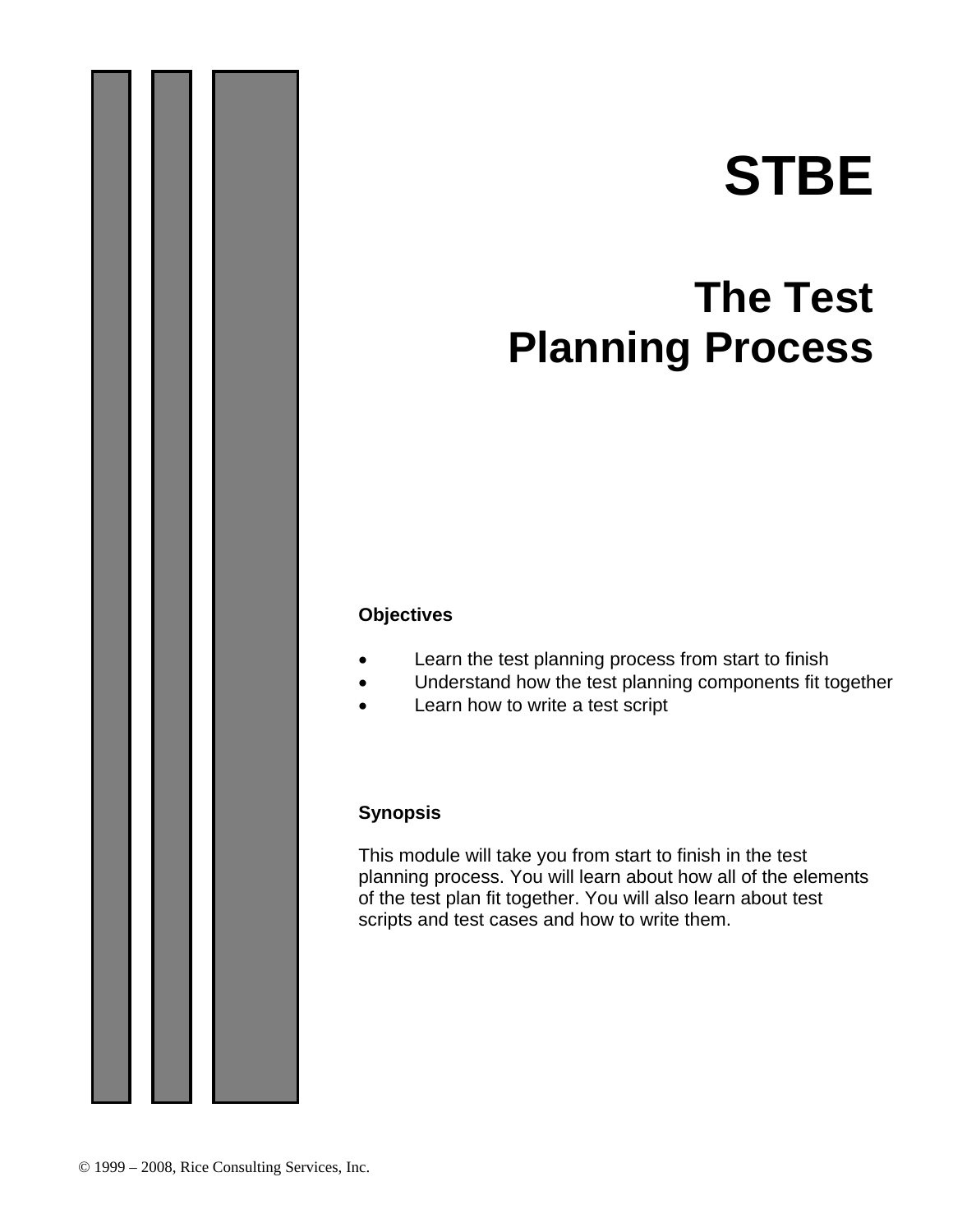Special Demo Version – Pages have been omitted for demo purposes.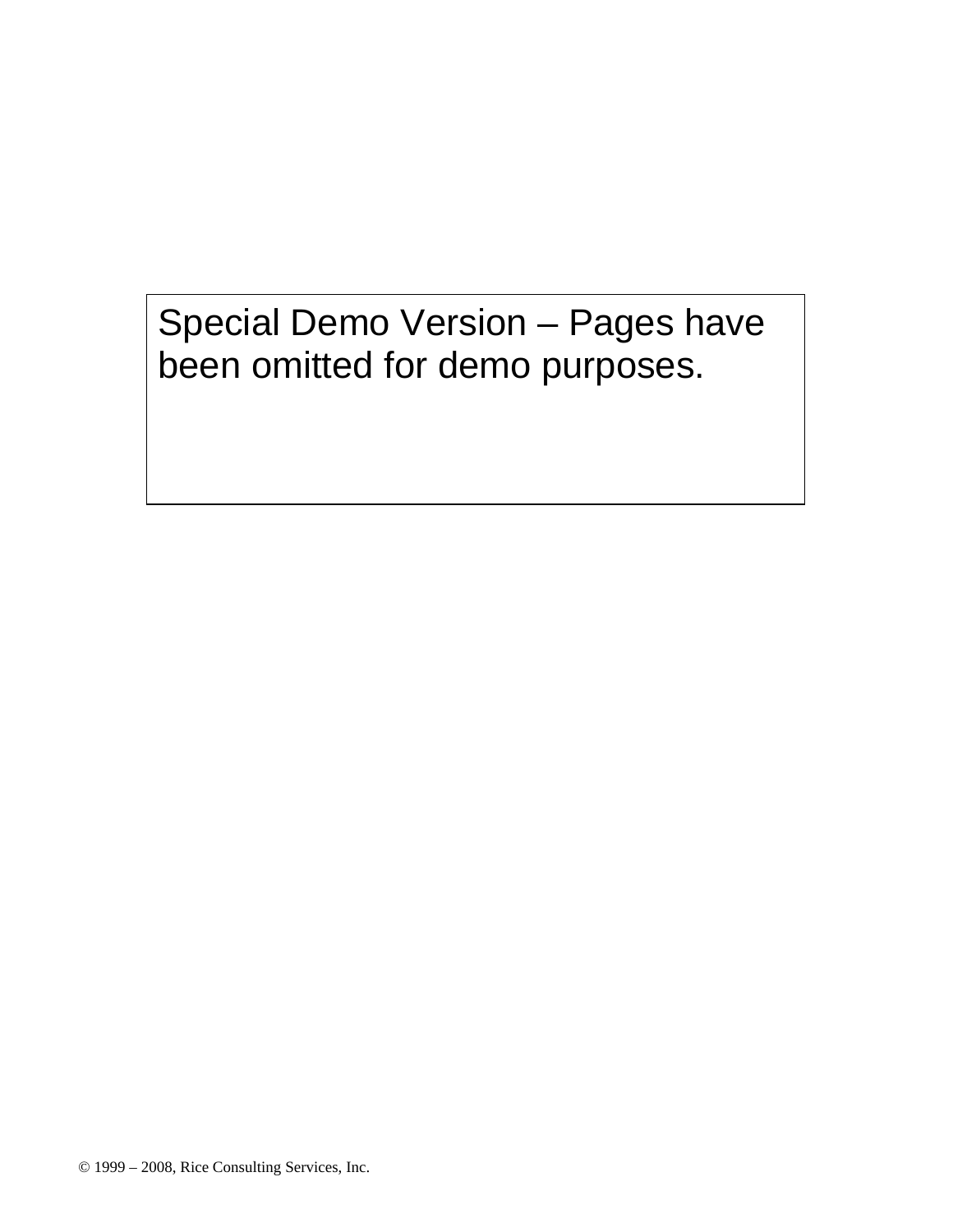

## **Key Test Planning Components**

As we look at the test planning process in more detail, the following components will emerge as the major building blocks of a solid test plan. These components start at the high level strategy, proceed to a more detailed test plan, and then finally are seen as detailed tests.

## • **Test Strategy**

This is a document that communicates the test approach to the rest of the organization. The test strategy can be developed very early in a project and requires only initial information to write. Whenever a new type of project or technology is being tested, the test strategy is one of the most important early test deliverables. We will examine what goes into writing a test strategy.

## • **High-level Test Plan**

This is a document that describes the "who, what, when, where, and how" of the test. Test plans can be developed at a variety of levels, but we will focus primarily at the project or system level in this module.

## • **Detailed Tests**

The high-level test plan will show which functions and attributes of the application are to be tested. The detailed test descriptions express these tests in terms that a tester can execute or can be translated into automated test scripts.

We will examine how to develop all of the above components and show examples of each.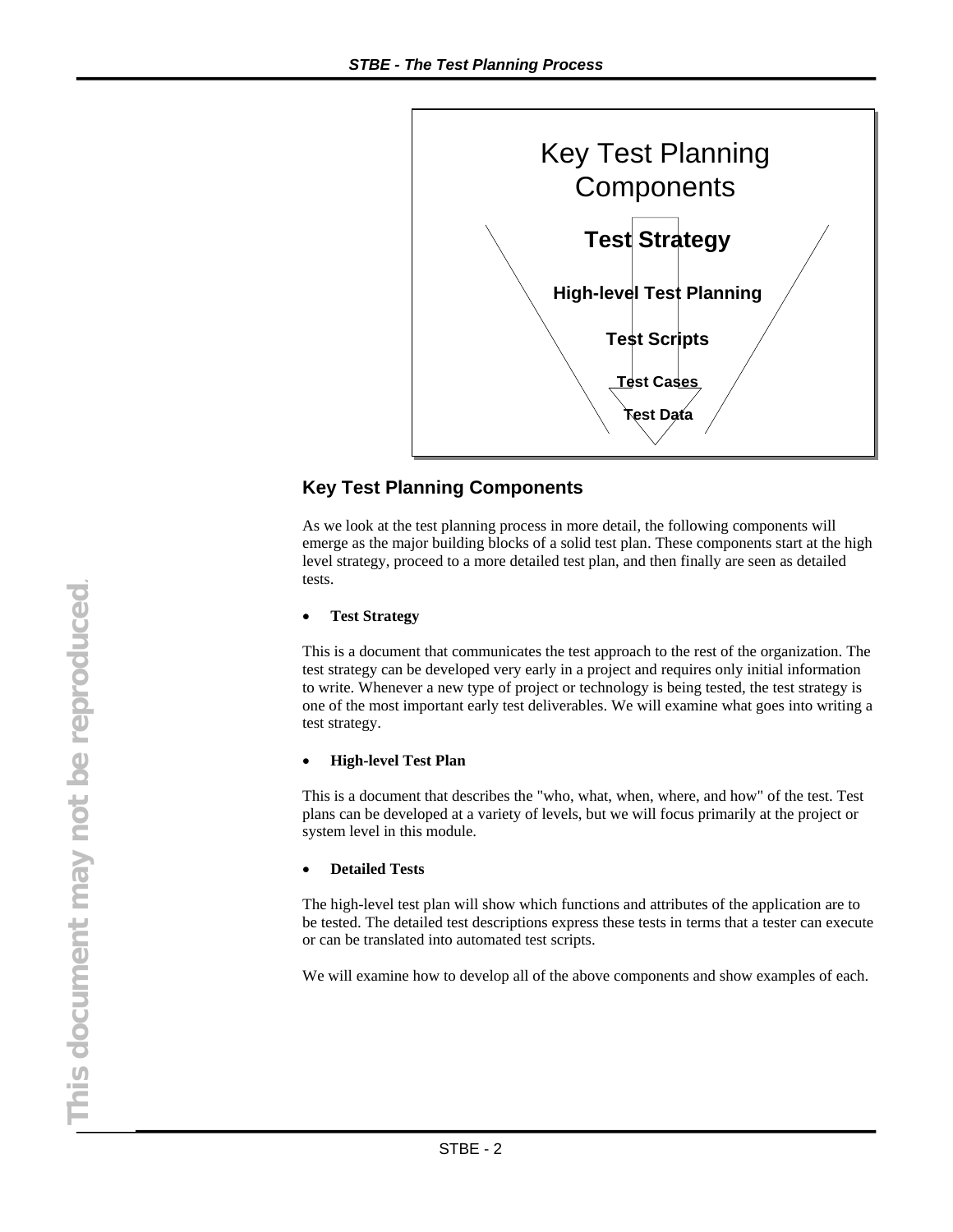## Major Test Planning Tasks

- Develop Test Strategy
- Define Test Objectives
- Identify Needed Resources
- Plan Test Environment
- Define Test Procedures
- Identify Functions to be Tested
- Identify Interfaces to be Tested

## **Major Test Planning Tasks**

In this module, a 14 step process is presented for test planning. You may or may not need to perform all 14 steps, depending on your application, environment and risk. The 14 tasks are shown on these slides and will be explained in detail.

Something significant to note is that the planning process starts at the strategic level and gets more detailed until the end. Then, the details are assembled and summarized into a test plan.

The test plan can be written from any perspective, such as system testing, user acceptance testing, performance testing, etc.

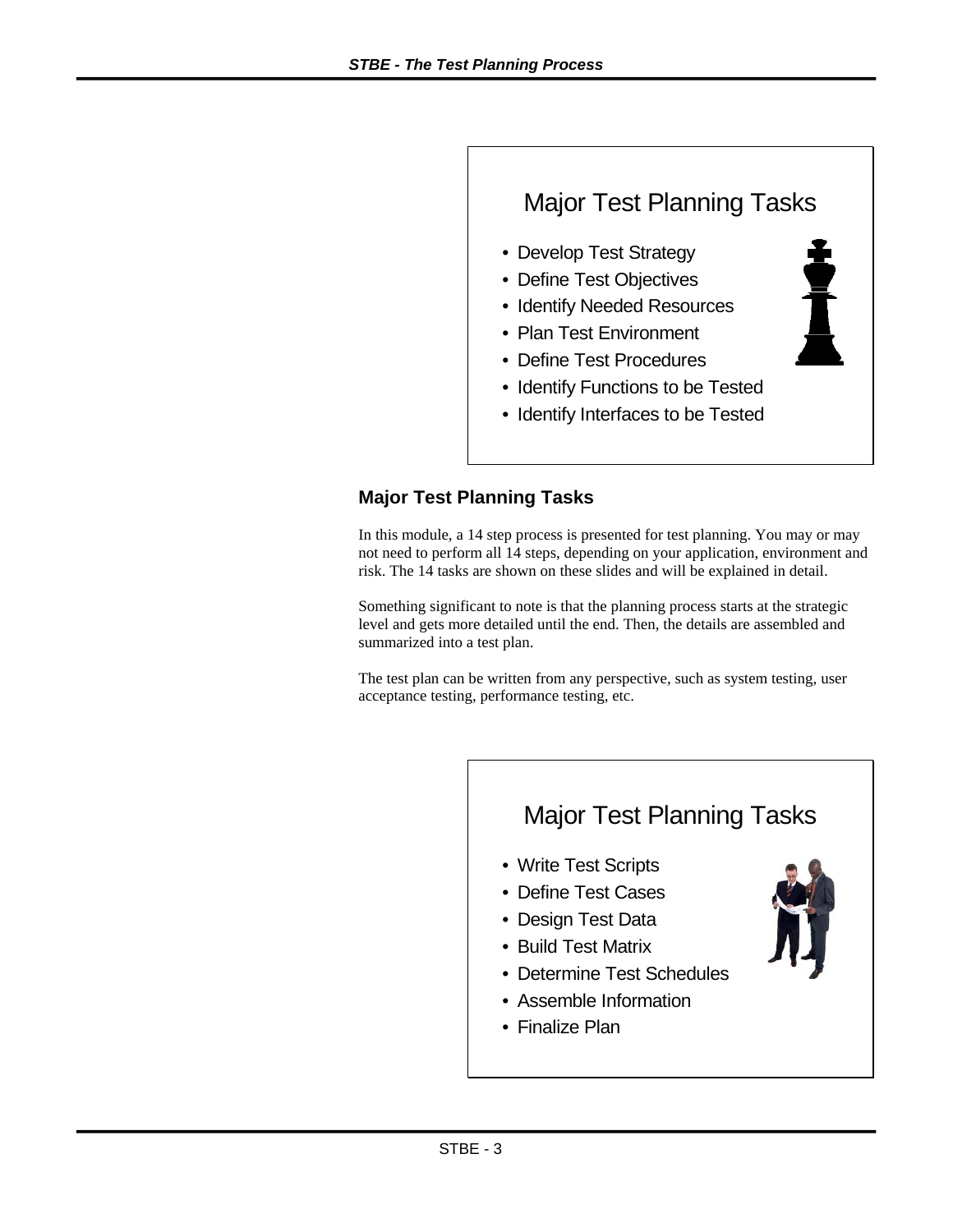

## **Test Planning Task 1 – Develop Test Strategy**

The test strategy is a high level document that describes the basic nature and unique aspects of the test. The test strategy is a tool for communication so that everyone on the project knows how testing will be conducted. Test strategies can be written early in the project, which allows for early testing.

A typical test strategy will identify:

## • **Critical Success Factors**

Critical success factors are the attributes of an application that must be present for it to be considered a success. Examples of CSFs include correctness, usability, reliability, portability, interoperability and security. CSFs relate directly to test typs and project risks. The key is to select only 4 or 5 factors as critical, as each factor will require specific tools, people and processes.

## • **Type of application**

This describes the purpose and objectives of the application, such as: batch, on-line, webbased, 32 bit Windows, e-commerce, data access, company intranet, customer extranet, etc.

## • **Type of environment**

This describes the type of operating environments or platforms the application will be subject to. This can also include business and user environment, as well as physical environments, such as outdoors, public access, restricted access, etc.

## • **Scope of testing**

This describes what will and will not be tested.

• **Risks** 

Risks are any aspect of the application under test that exposes the organization to a loss.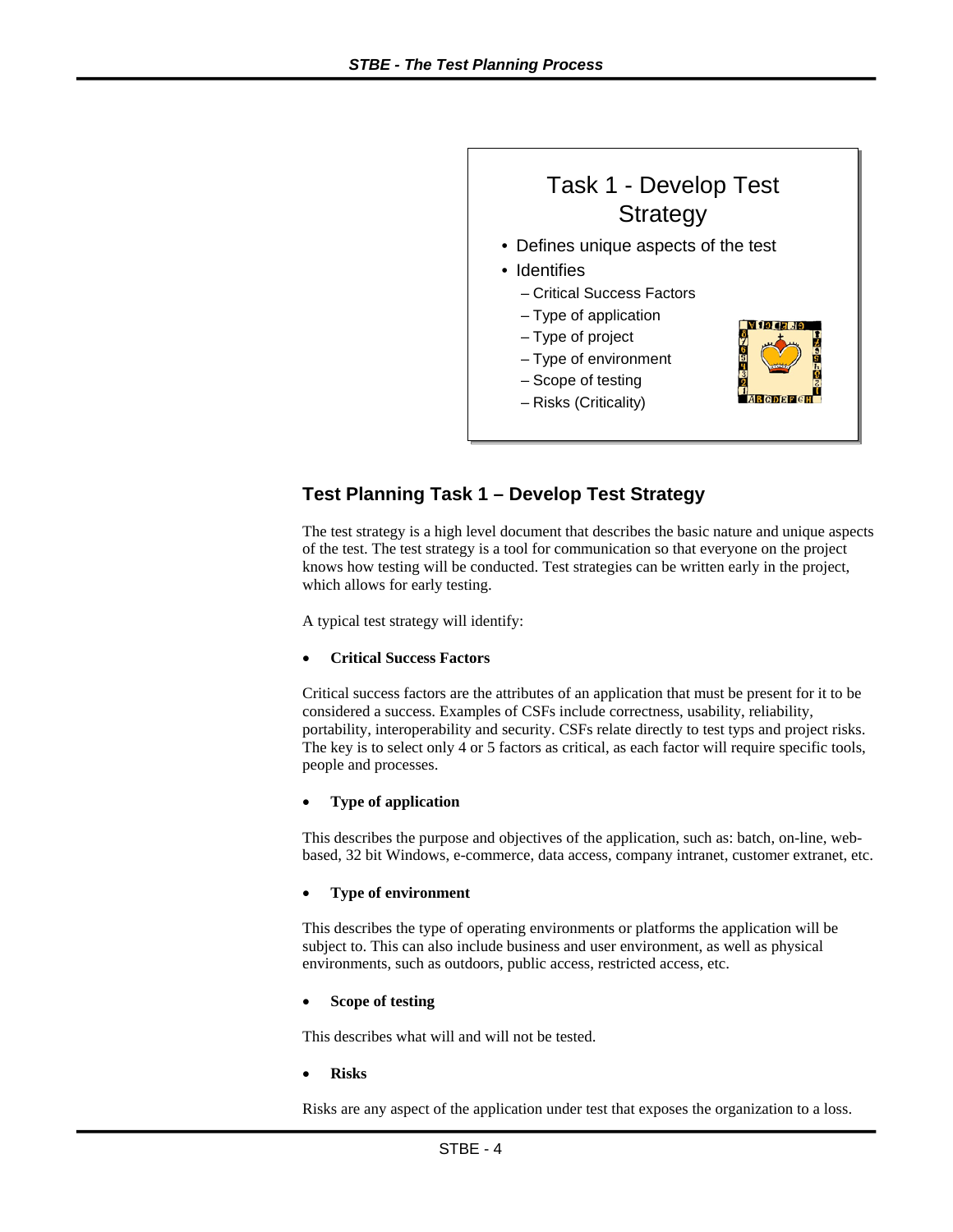

## **Test Planning Task 1 – Develop Test Strategy**

− Who Will Test?

Exact names may not be known, but types of people can be defined.

− When Will Testing Occur?

Exact dates may not be known, but test activities can be matched with associated development activities.

**Tradeoffs** 

Tradeoffs are those aspects of a project that can be slipped to allow the project to be completed successfully. The key components of a project that are typically subject to tradeoffs are: scope, cost, schedule, and quality.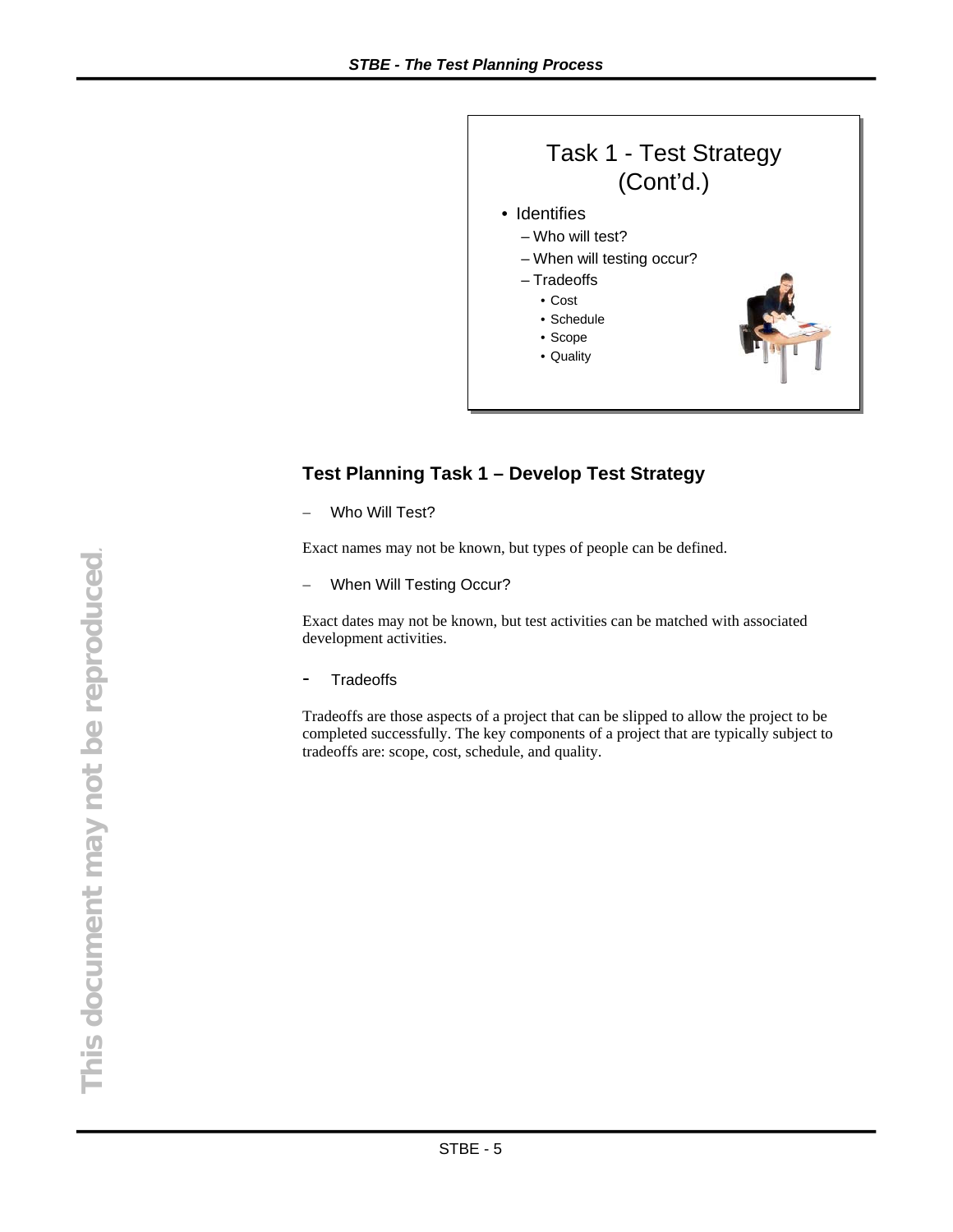

## **Test Planning Step 2 - Define Test Objectives**

The test objectives should relate directly to project or system objectives. For each system or project objective, there should be a test objective.

You may choose to define your system test objectives by breaking them down by functional area or smaller sub-functions.

In setting test objectives, you are formally defining all the things the test should accomplish. In the ideal world, test objectives would be based on detailed defined requirements. However, testers do not often get the level of detail in requirements to write objectives. As an alternative, test objectives can be obtained from:

## • **Business events and processes**

For example, you may know that customers will be placing certain types of transactions, requesting certain services, etc.

## • **Customer needs**

You may know that customers will need quick response time on inquiries, or the ability to cancel transactions.

## • **Known functionality**

There may be specific functionality that is very basic, but essential to the operation of the software. This would include functions such as searches, buttons, controls, etc.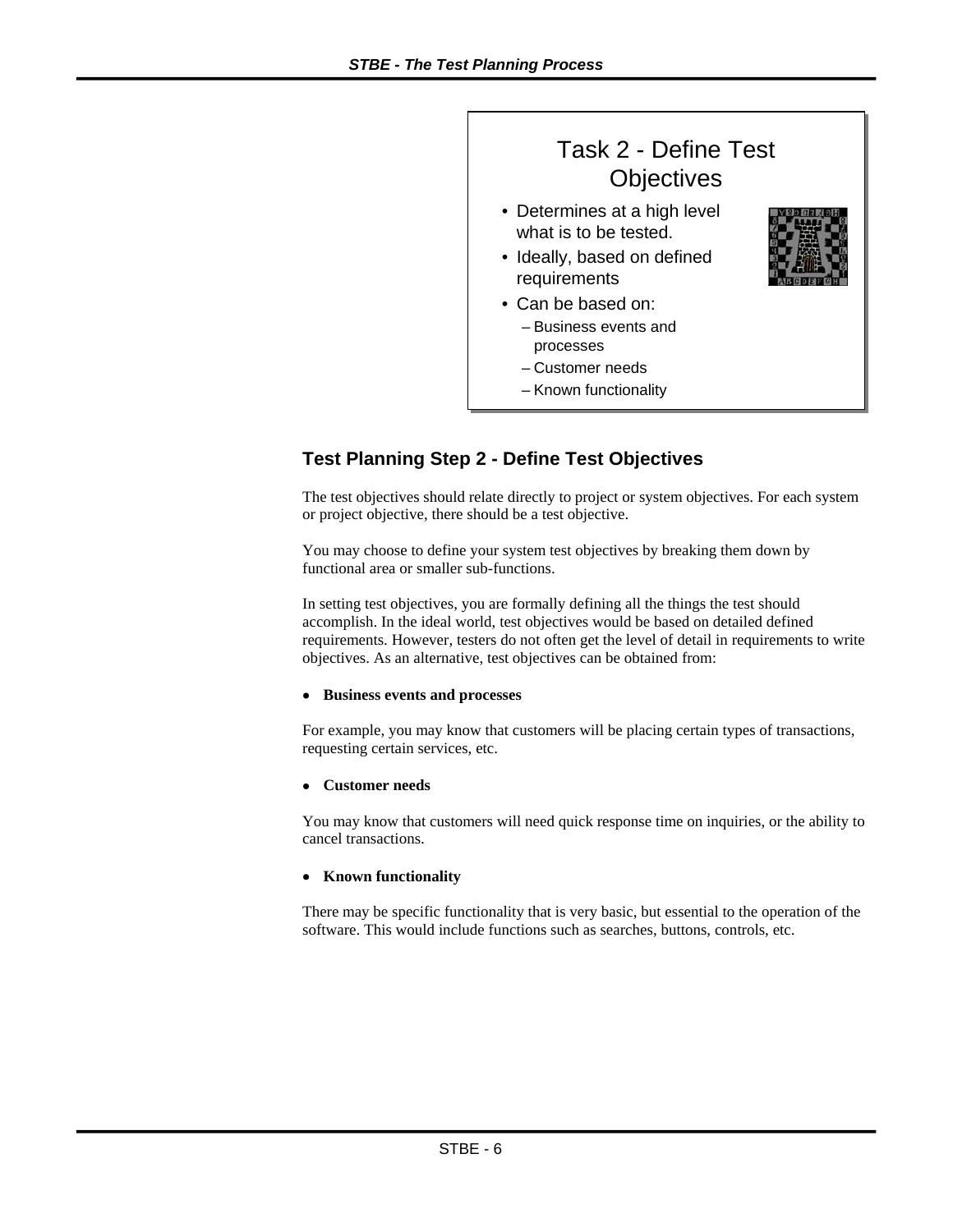

## **Example Test Objectives**

In the above slide, the one-to-one relationship between system objectives and test objectives is shown.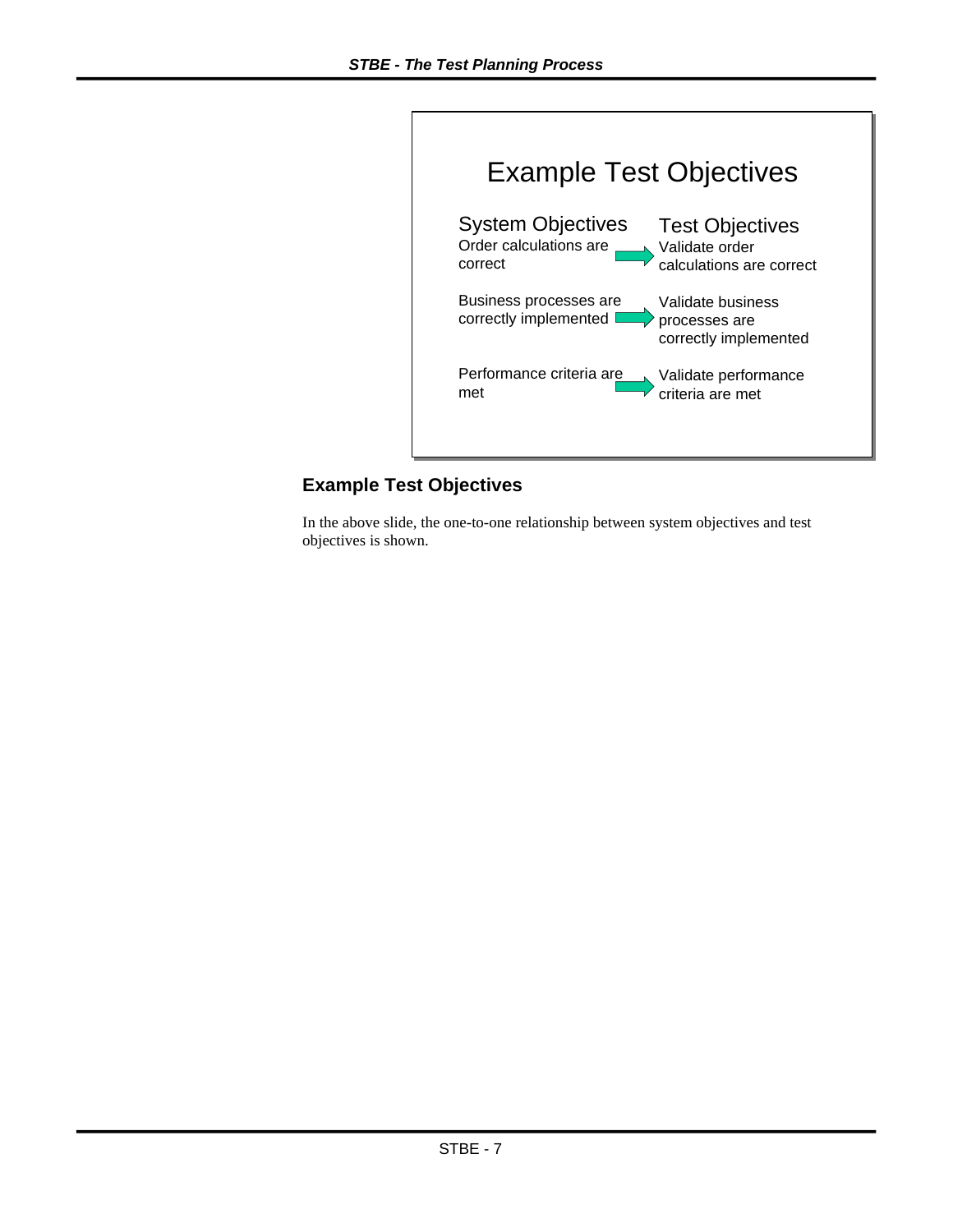## Special Demo Version – Pages have been omitted for demo purposes.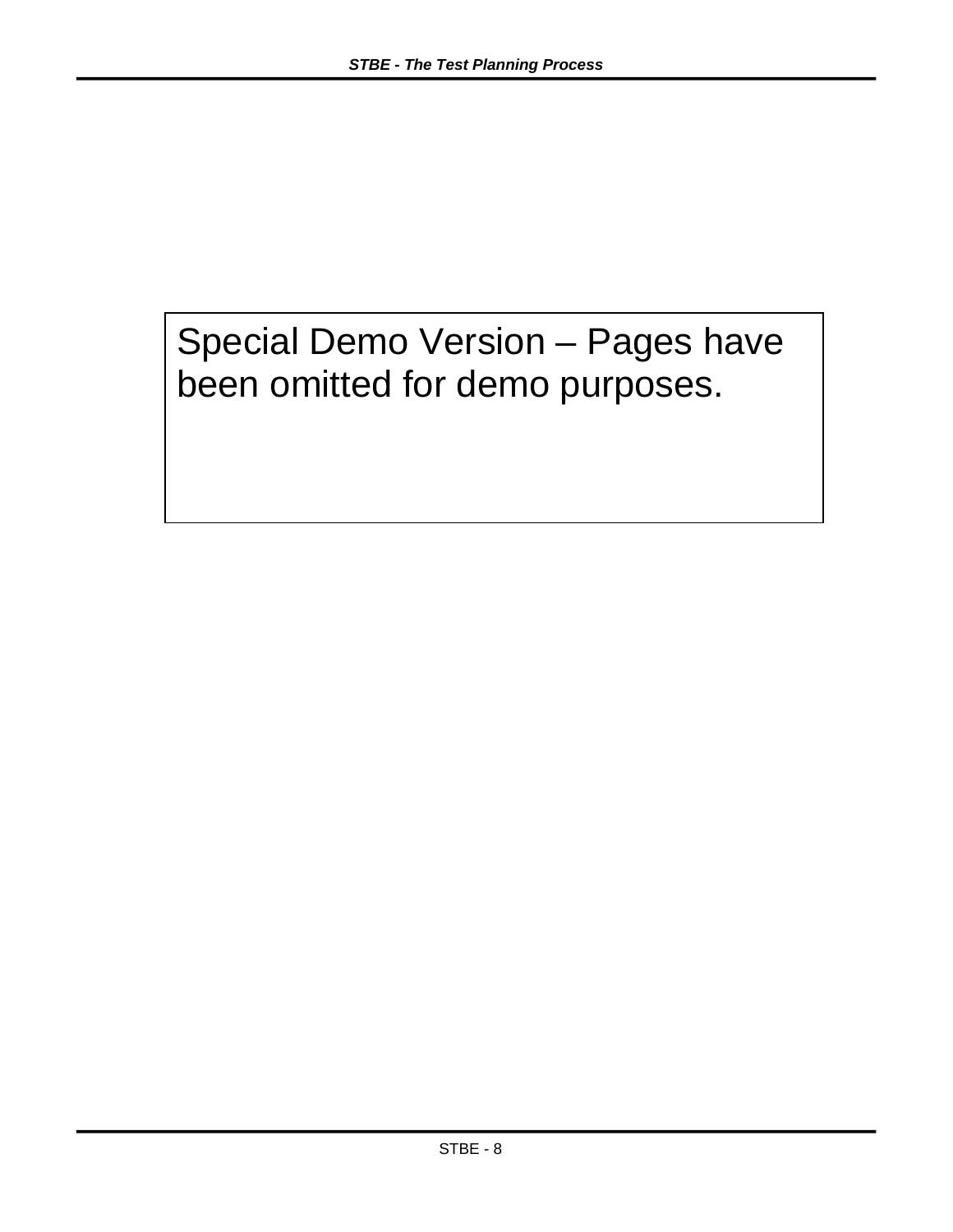## Task 6 - Identify Functions To Be Tested • Requirements-based • Transaction-based throughout the system

- Business/Operational functions
	- Events
- Functions in vendor systems
- Commercial Off-the-shelf (COTS) software



## **Test Planning Step 6 - Identify Functions To Be Tested**

The next step is to define the system functions to be tested. A good way to view these functions to be tested is by transactions that traverse the systems in your organization.

Functions to be tested can be derived from a variety of sources:

## • **Requirements**

Formally documented system or application requirements are usually the best source to find functions to be tested. However, much of the applicability of requirements for testing depends on if they contain enough detail and accuracy for testing. Furthermore, requirements may tend to change over the course of the project so the test process must be able to accommodate changing requirements.

## • **Transactions**

Transactions are often a good source of test cases because they simulate real-world conditions that span many smaller functions. Examples of transactional tests include: posting accounts receivables, employee time approval, etc. These kinds of tests can be seen as business or operation functions, or as events in the business that is known to occur.

## • **Functions in Vendor Systems**

In the case of vendor software, the development requirements are usually unknown, as is the detailed functionality. However, there is often a need to validate a vendor system's correctness and performance before it is placed into production use. User guides can be a starting place for designing test cases. Many times, the testers rely on generic interface tests, such as queries and updates, and transactional tests to be a source of tests.

## • **Commercial Off-the-Shelf (COTS) Software**

In some applications, there is a required dependence on off-the-shelf software from major vendors. While the tester might not be required to test all of the functionality in a COTS application, many times integration, performance, and ease of use are test concerns.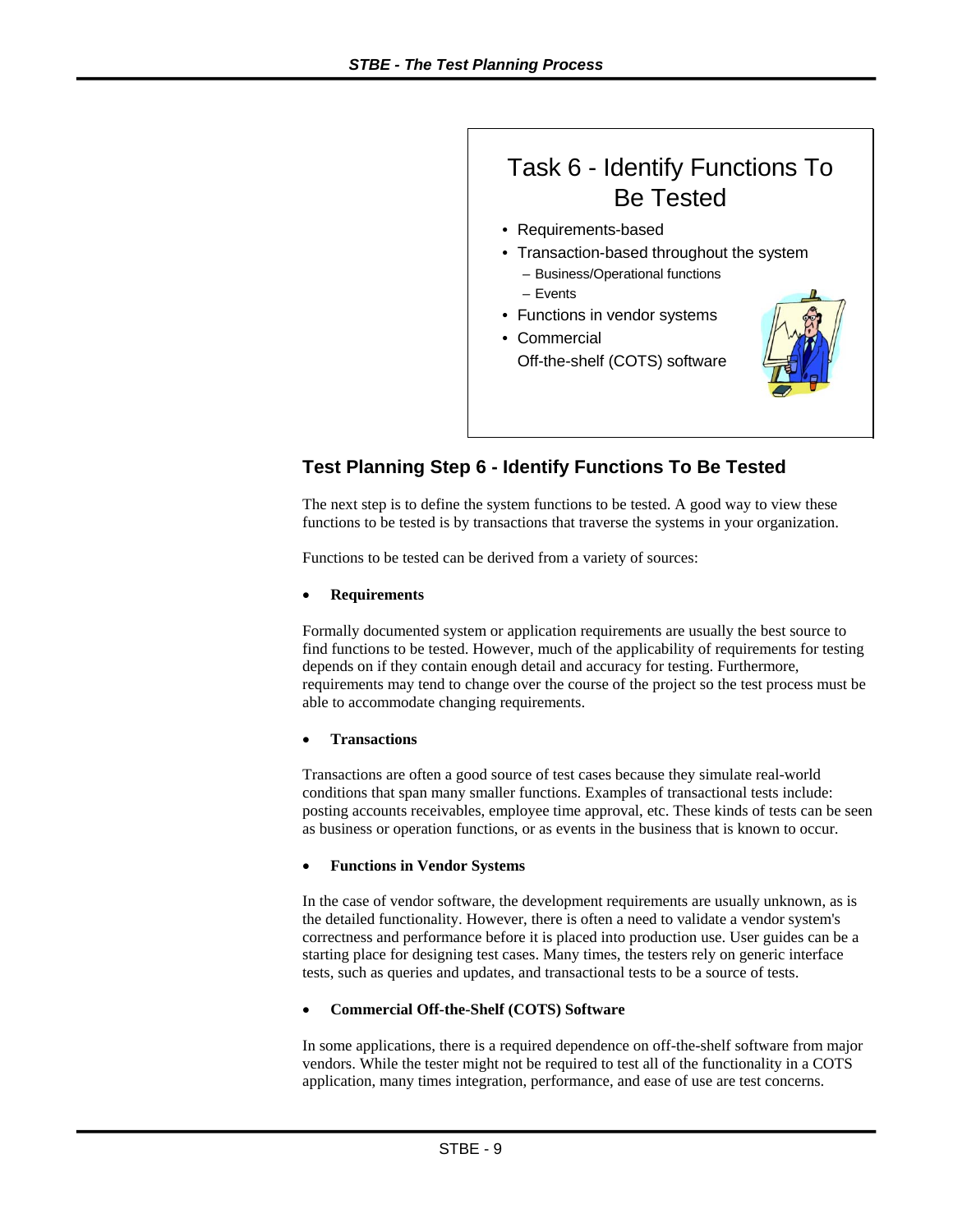## **Test Planning Worksheet Functions To Be Tested**

## **System:** Payroll System

| $\frac{1}{2}$    | Function to be Tested     | Priority |
|------------------|---------------------------|----------|
| 1.               | Pay rate calculation      | High     |
| 2.               | Vacation days calculation | Moderate |
| $\overline{3}$ . | Tax rate application      | High     |
|                  |                           |          |
|                  |                           |          |
|                  |                           |          |
|                  |                           |          |
|                  |                           |          |
|                  |                           |          |
|                  |                           |          |
|                  |                           |          |
|                  |                           |          |
|                  |                           |          |
|                  |                           |          |
|                  |                           |          |
|                  |                           |          |
|                  |                           |          |
|                  |                           |          |
|                  |                           |          |
|                  |                           |          |
|                  |                           |          |
|                  |                           |          |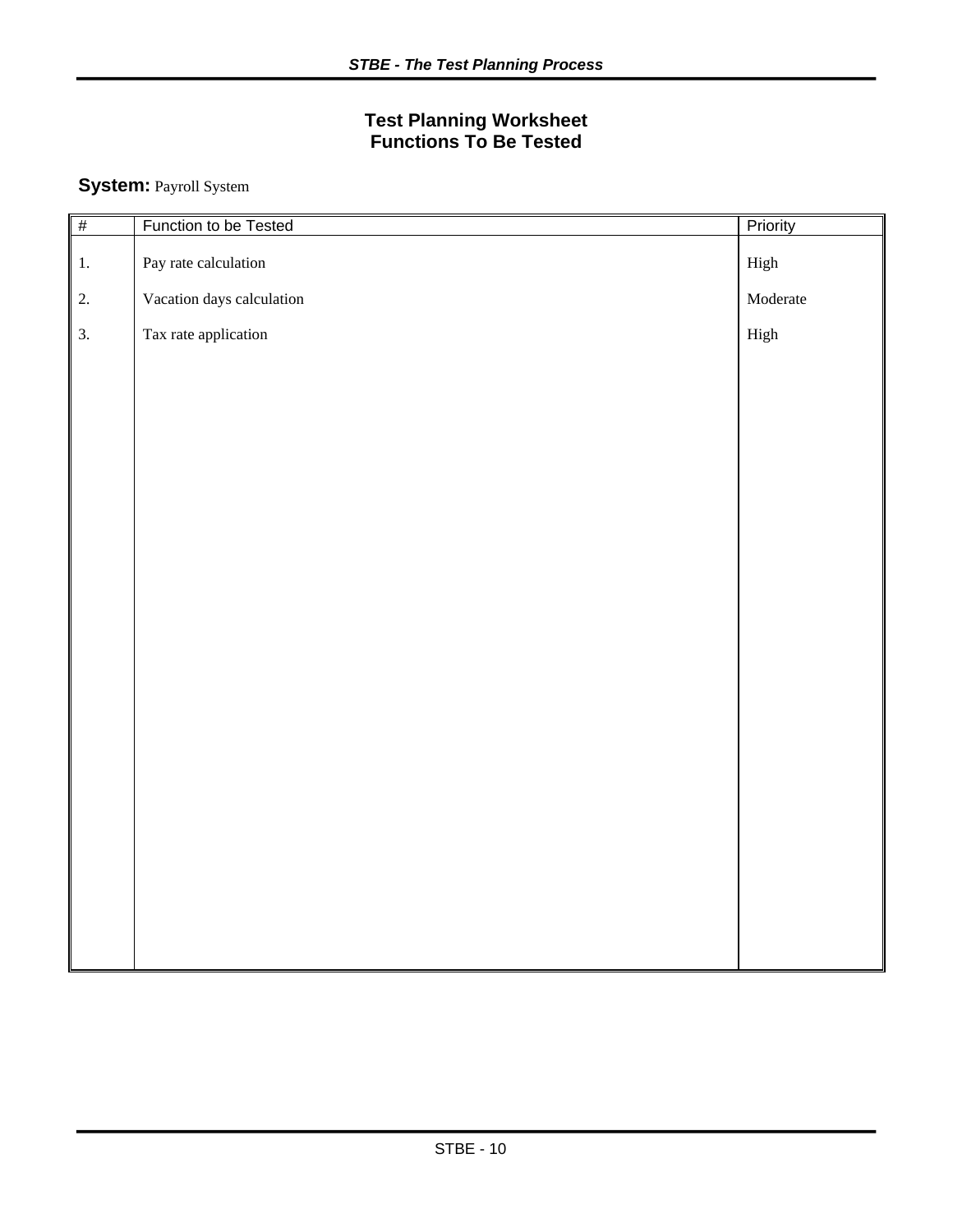

## **Test Planning Step 7 - Identify Interfaces With Other Systems**

In this step, you define the interfaces with other systems both internal and external to your organization. To do this, you will need to identify the transactions that are passed between systems. For interfaces internal to your organization, the information required for this identification will likely be easier to obtain than those external to your organization.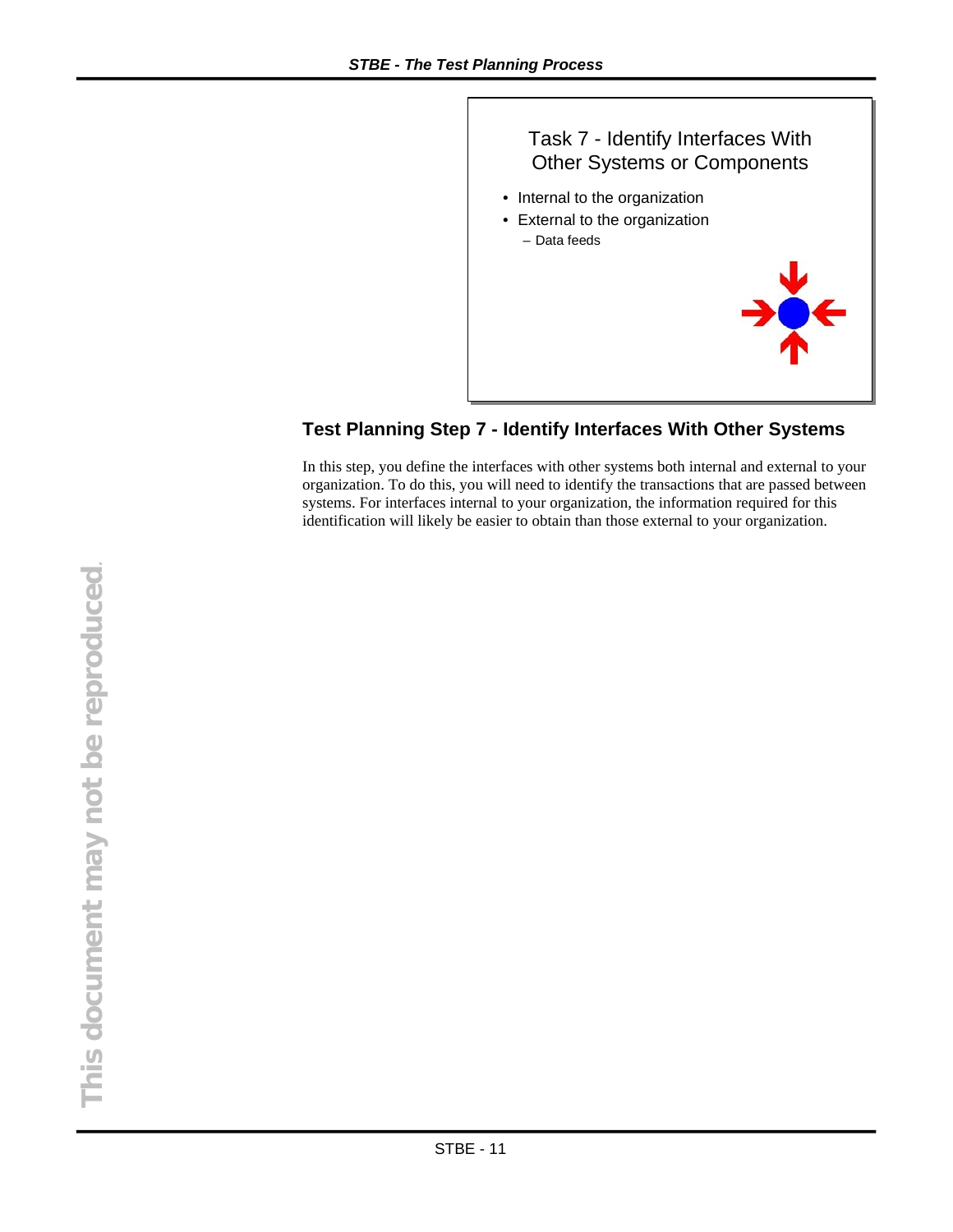## **Test Planning Worksheet Identify Interfaces to Be Tested**

## **System:** Payroll System

| $\overline{\#}$ | Interfaces to be Tested              | Other System(s)   | Internal/<br>External | Priority     |
|-----------------|--------------------------------------|-------------------|-----------------------|--------------|
| $1. \,$         | Hours worked from timekeeping system | Timekeeping       | $\bf I$               | High         |
| 2.              | Taxes paid to IRS                    | IRS tax reporting | ${\bf E}$             | High         |
| 3.              | Sick days used in year to personnel  | Personnel         | $\bf I$               | $_{\rm Low}$ |
|                 |                                      |                   |                       |              |
|                 |                                      |                   |                       |              |
|                 |                                      |                   |                       |              |
|                 |                                      |                   |                       |              |
|                 |                                      |                   |                       |              |
|                 |                                      |                   |                       |              |
|                 |                                      |                   |                       |              |
|                 |                                      |                   |                       |              |
|                 |                                      |                   |                       |              |
|                 |                                      |                   |                       |              |
|                 |                                      |                   |                       |              |
|                 |                                      |                   |                       |              |
|                 |                                      |                   |                       |              |
|                 |                                      |                   |                       |              |
|                 |                                      |                   |                       |              |
|                 |                                      |                   |                       |              |
|                 |                                      |                   |                       |              |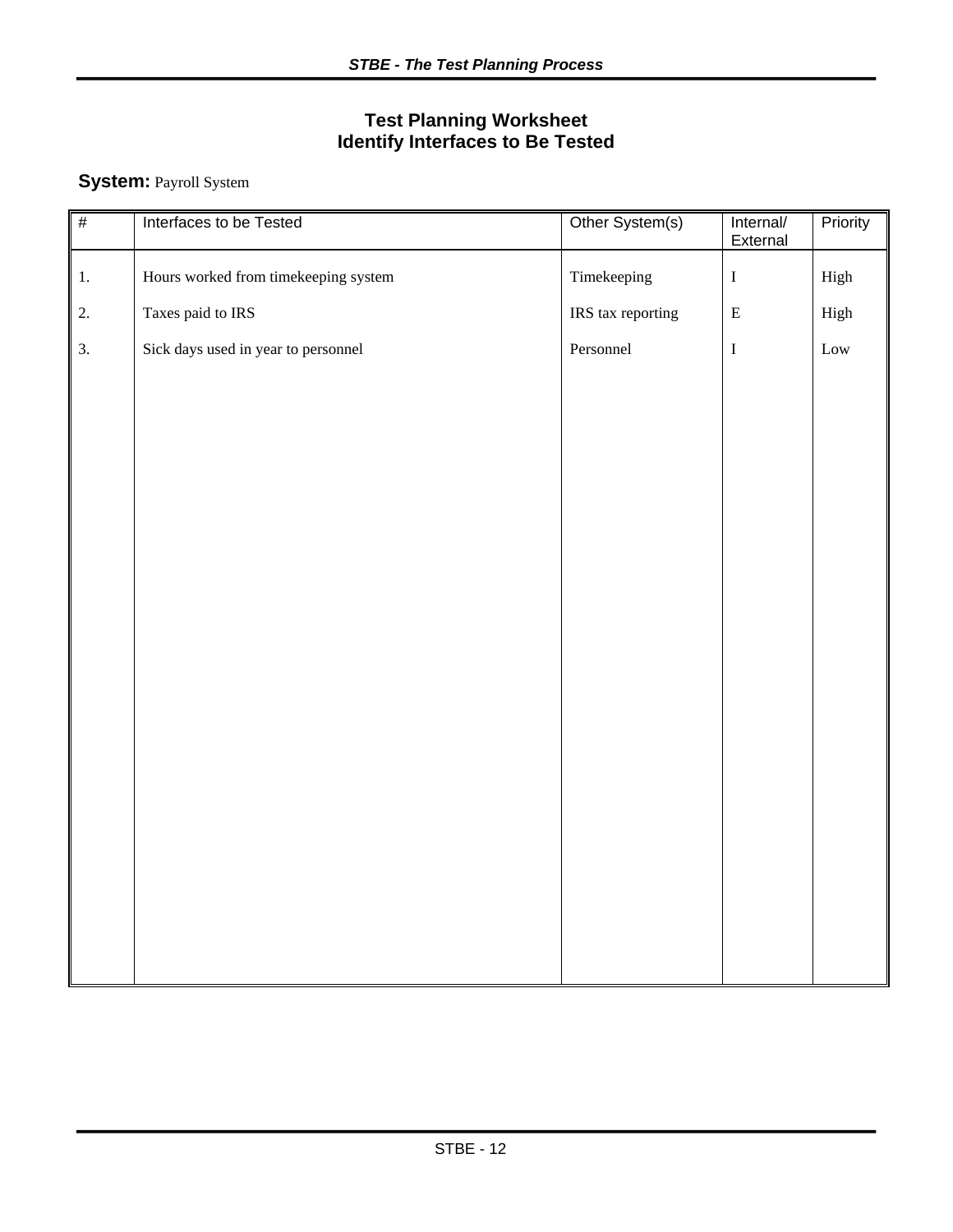## Task 8 - Write Test Scripts Task 8 - Write Test Scripts

- Primary benefit is for interactive online Primary benefit is for interactive online software software
- Allows the test to be performed independently Allows the test to be performed independently
- Allows the test to be repeated Allows the test to be repeated
- Documents the test Documents the test



## **Test Planning Step 8 - Write Test Scripts**

Test scripts are a very helpful tool for testing interactive online software, such as CICS transactions. Test scripts add a great degree of rigor to your testing effort, but they do require a significant effort to write manually. The choice of whether or not to use test scripts depends on amount of test planning time and resources available.

If the test is to be performed by someone other that the designer of the test, scripts are almost a necessity to convey exactly what should be done in performing the test. In addition, test scripts allow the test to be repeated. This is needed if a defect is found and the fix needs to be re-tested.

Another major benefit of test scripts is that they document the test. If there is ever any doubt after the test about which functions were tested, test scripts are a good reference.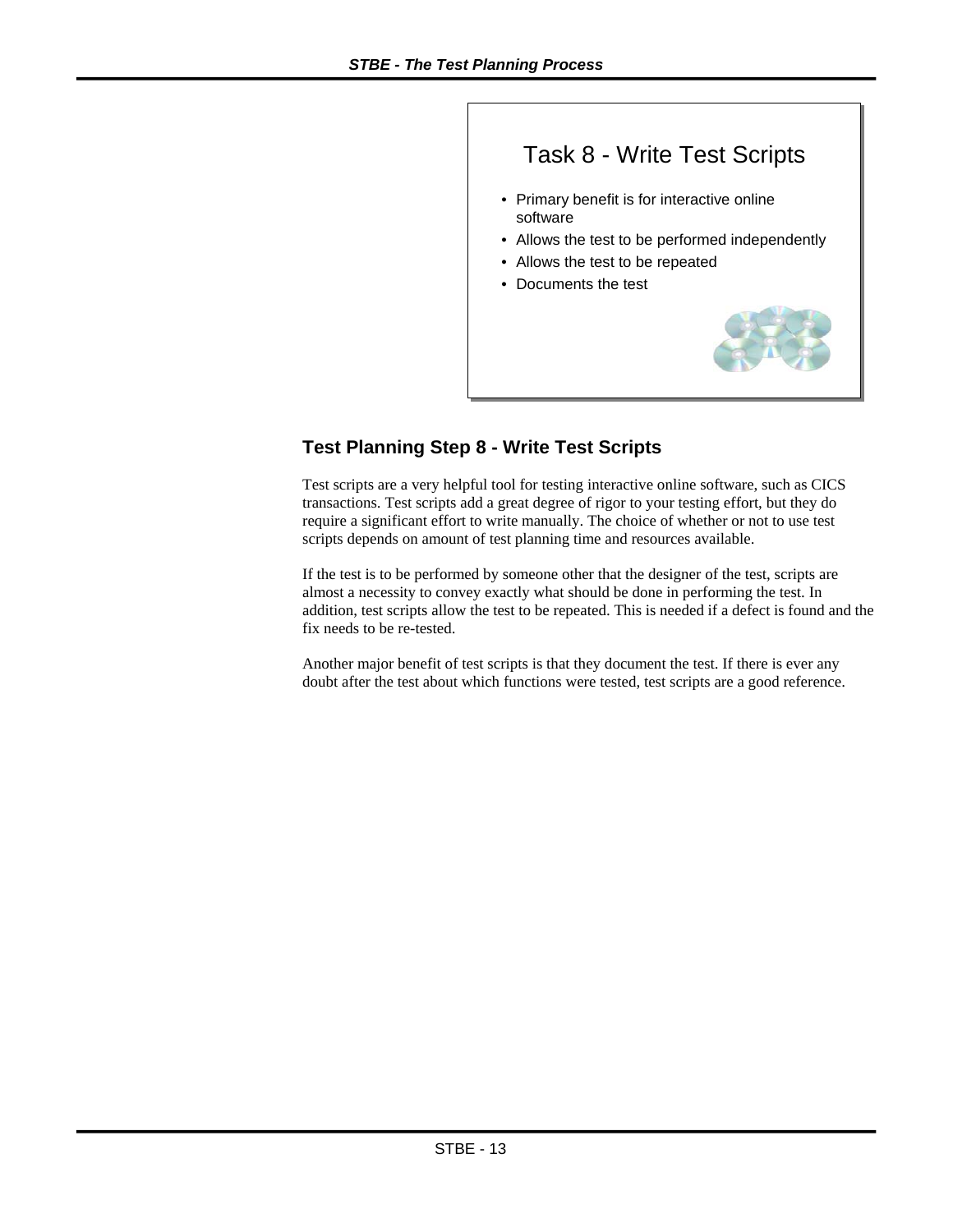## **Test Planning Worksheet Test Script**

| <b>ID#: PY001</b> |               | <b>System: Payroll System</b>                          | <b>Performed By:</b>                                                                                                                                                                                                                                                                                 | Date:                  |               |          |
|-------------------|---------------|--------------------------------------------------------|------------------------------------------------------------------------------------------------------------------------------------------------------------------------------------------------------------------------------------------------------------------------------------------------------|------------------------|---------------|----------|
| Step #            | Module ID     | Action                                                 | <b>Expected Result</b>                                                                                                                                                                                                                                                                               | <b>Observed Result</b> | Pass/<br>Fail | Defect # |
| 1.                | PY001         | Type employee name and ID in employee<br>entry screen. | If employee is on file, basic<br>information is displayed correctly.<br>If employee is not on file, a message<br>is displayed "Employee not on file.<br>Do you wish to add?"<br>Type "Y" and press ENTER key. The<br>employee is added and message is<br>displayed "Employee successfully<br>added." |                        |               |          |
| 2.                | PY001         | Enter a pay rate effective in two pay<br>periods.      | Rate accepted.                                                                                                                                                                                                                                                                                       |                        |               |          |
| 3.                | <b>PY005B</b> | Run batch payroll job for the next pay<br>period.      | Payroll calculated correctly. The pay<br>rate entered in step 2 is not applied.                                                                                                                                                                                                                      |                        |               |          |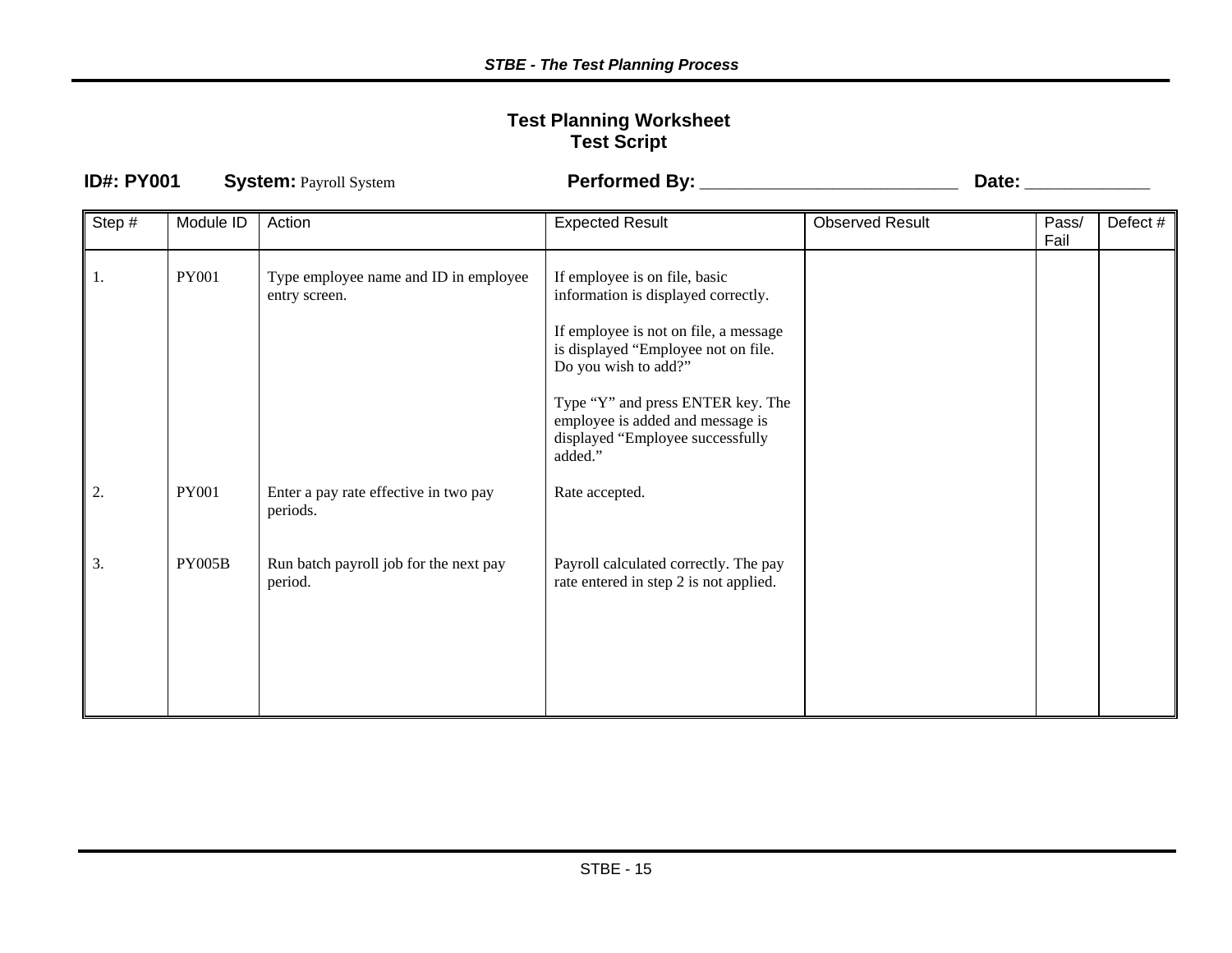

## **Test Planning Task 9 - Define Test Cases**

Although people define test cases differently, the definition used in this course defines a test case as consisting of three components:

- **Three components of a test case:** 
	- -**Condition to be tested**
	- -**Expected result**
	- -**Procedure**

This format of a test case allows you to define tests with a procedural test script. The advantage of such an approach is that it allows greater freedom when testing objectoriented and graphical user interfaces (GUIs). There is enough detailed information in a test case description as defined above to perform a complete test without a test script.



In the above slide, the relationship between Critical Success Factors, major functions and test cases are shown with examples.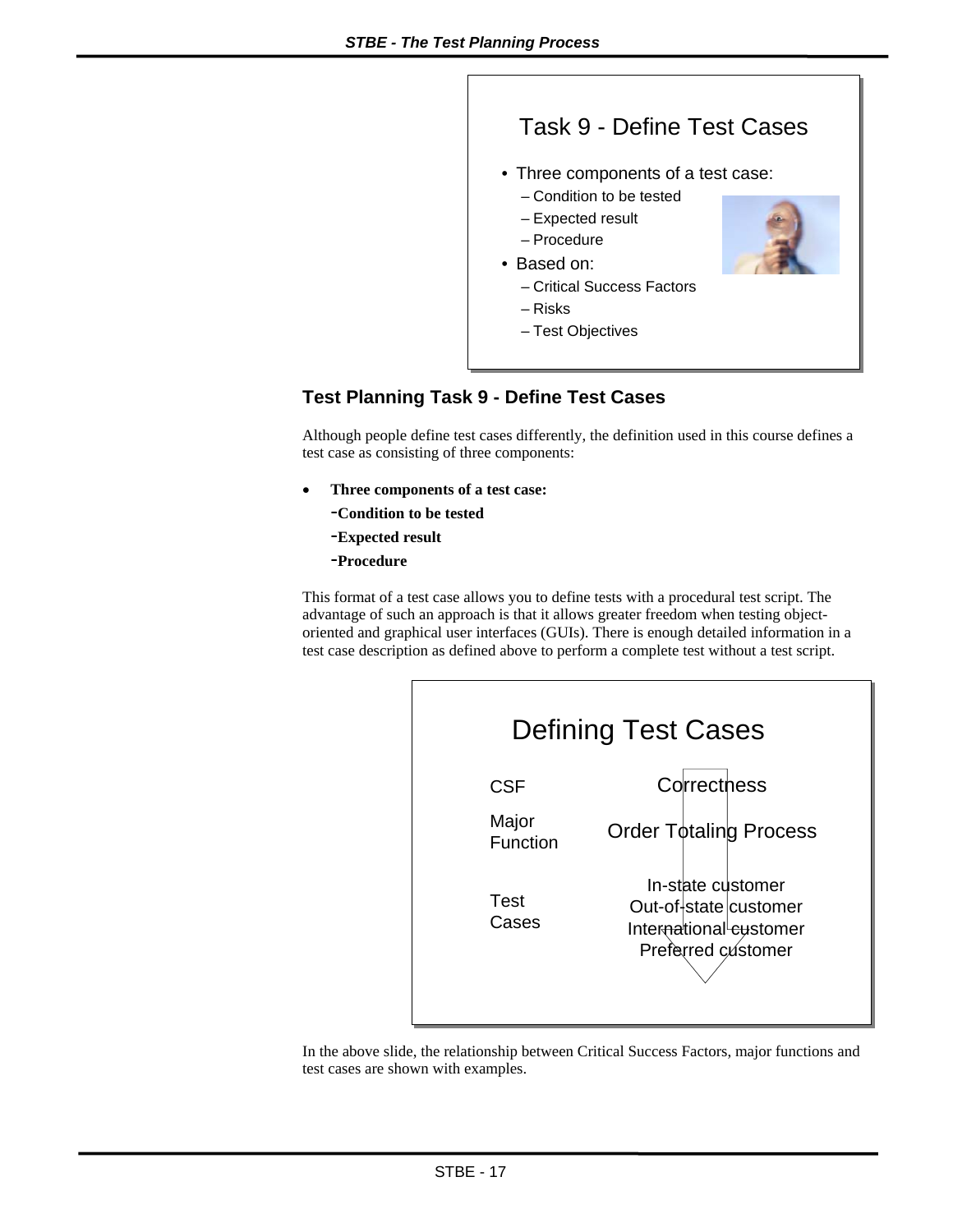

## **Test Planning Task 9 - Define Test Cases**

In this step, we construct the detailed test cases that describe the conditions to be tested and expected results from the tests. These cases may be associated with test scripts, or can be performed without test scripts.

#### • **Functional Test Cases**

These are the cause/effect tests that are often referred to as "black-box" tests. These tests can be categorized as:

**Negative tests**, which are designed to invoke error messages and failure codes.

**Positive tests**, which are designed to simulate correct normal processing. (In normal daily processing over 90% of transactions will normally fall into this category.)

**Exceptional tests**, which are designed to simulate situations that occur only once in a while. These are significant to test, as most of the work in building an application goes into writing the code to process exceptional situations.

## • **Structural Test Cases**

These test cases are designed based on knowledge of the internals of an application, such as code logic, data structures, interfaces, etc. Independent testers usually lack the time and perspective to design such tests, which is why it is important that developers perform this level of testing.

## • **Regression test cases**

These are test cases that should be tested every time a change is made to validate an unintended defect is not introduced to the system.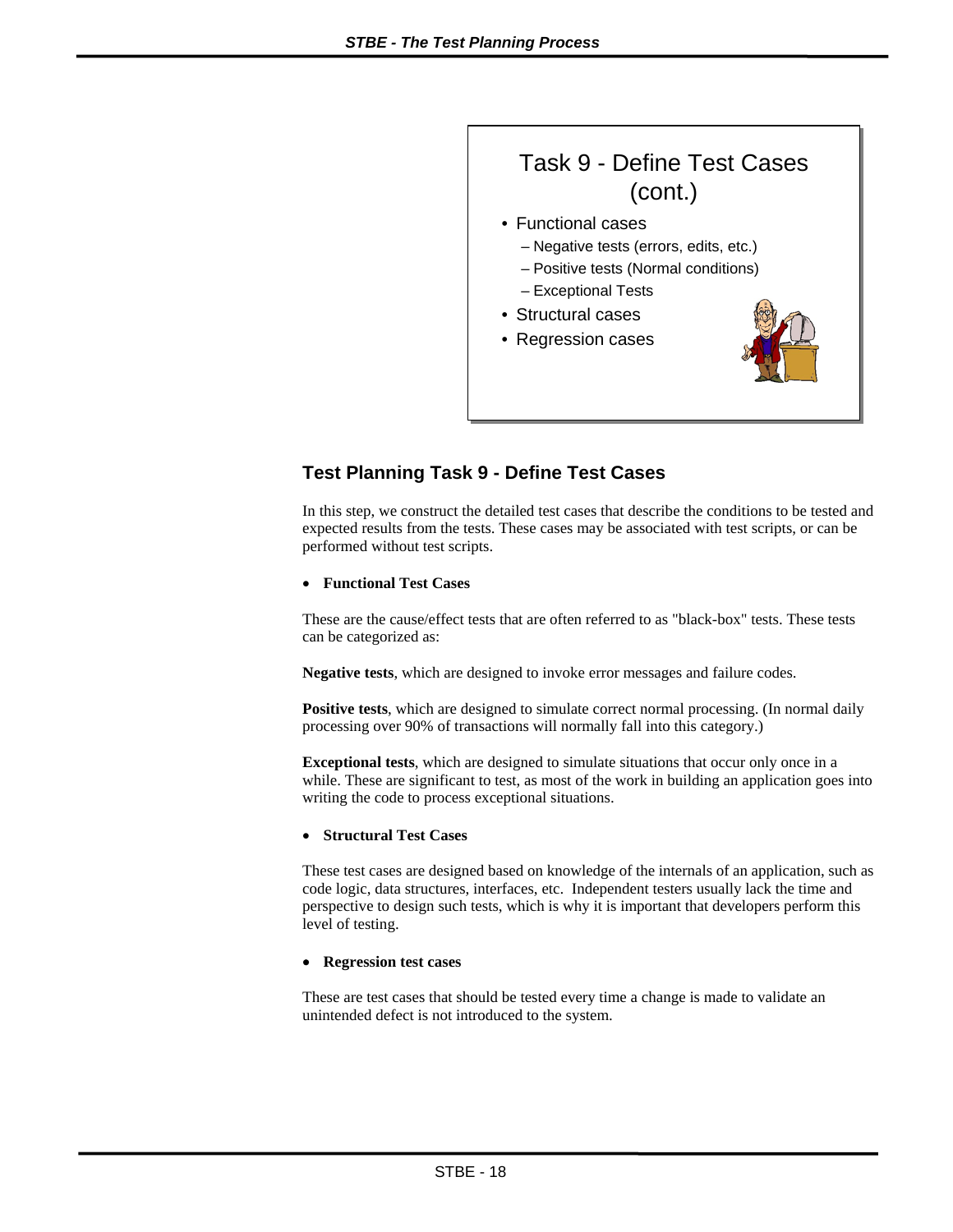## **Test Planning Worksheet Test Cases**

## **System:** Notepad application

| $\#$ | Condition                                                                                                    | <b>Expected Result</b>                                                     | Procedure                                                                                            |
|------|--------------------------------------------------------------------------------------------------------------|----------------------------------------------------------------------------|------------------------------------------------------------------------------------------------------|
| 1.   | Open file by selecting from dialog box -<br>no document currently displayed.                                 | File selection box displayed. No<br>message box displayed.                 | Open Notepad<br>1)<br>2)<br>Open a document                                                          |
| 2.   | Open file by selecting from dialog box -<br>document currently displayed has<br>changed without saving.      | Message box displayed with<br>message asking if the user wants<br>to save. | Open Notepad<br>1)<br>Open a document<br>2)<br>Change the document<br>3)<br>4) Open another document |
| 3.   | Open file by selecting from dialog box -<br>document currently displayed has not<br>changed since last save. | File selection box displayed. No<br>message box displayed.                 | Open Notepad<br>1)<br>Open a document<br>2)<br>3)<br>Open another document                           |
|      |                                                                                                              |                                                                            |                                                                                                      |
|      |                                                                                                              |                                                                            |                                                                                                      |
|      |                                                                                                              |                                                                            |                                                                                                      |
|      |                                                                                                              |                                                                            |                                                                                                      |
|      |                                                                                                              |                                                                            |                                                                                                      |
|      |                                                                                                              |                                                                            |                                                                                                      |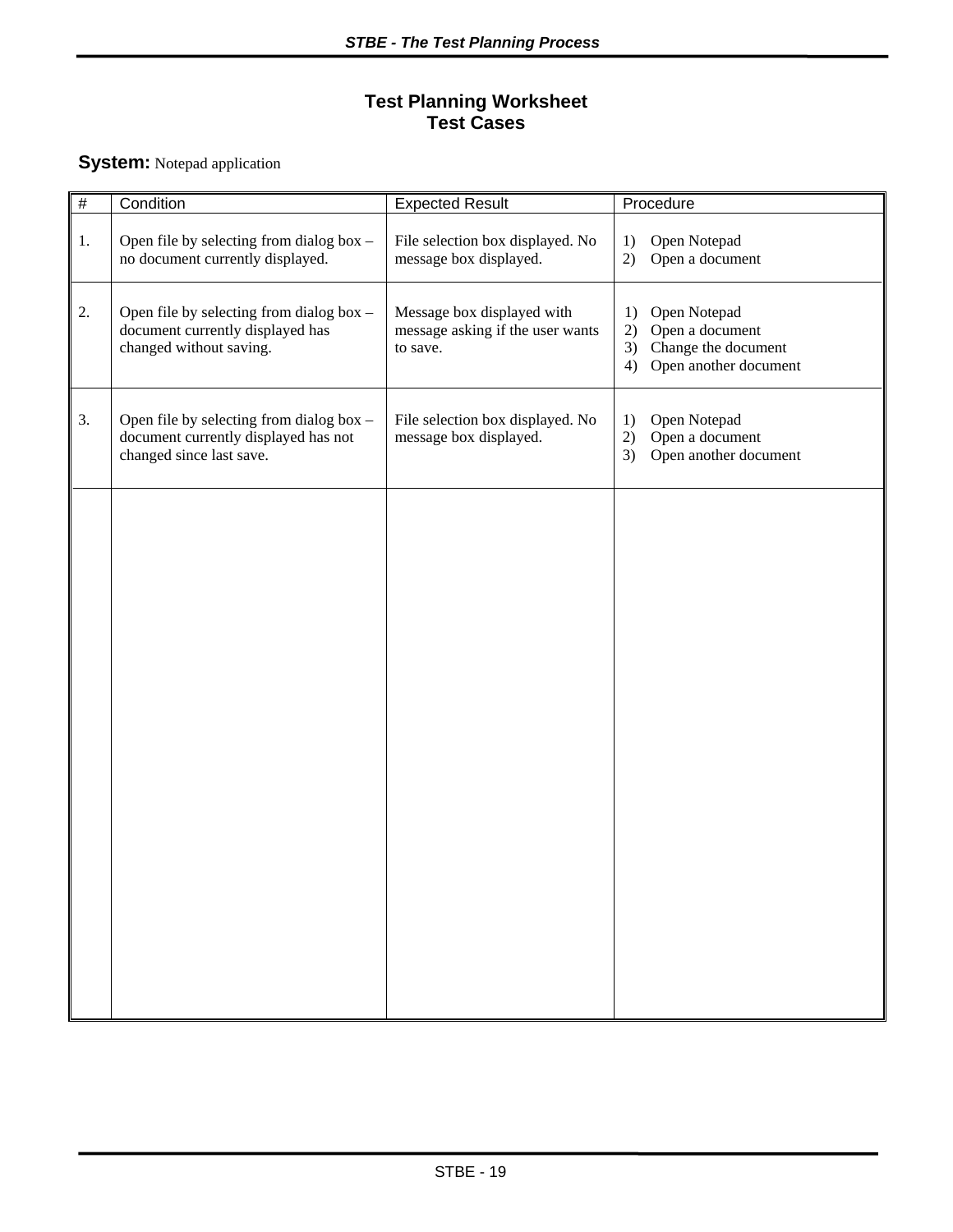

## **Test Planning Task 10 - Design Test Data**

- **Can be obtained from:**
- - **Production data**

There are problems with using production data for testing. Basically, you get a lot of the same transactions, while missing the test cases you really need. Plus, for web-based applications, production data might not even be available.

## - **Data created based on test cases**

Test data based on designed test cases may be the cleanest way to go, but it takes time to build test data from scratch. There are test data generators available to help build test data for PC databases.



In the above slide, the effect of building test data by combining production data and created test data is shown.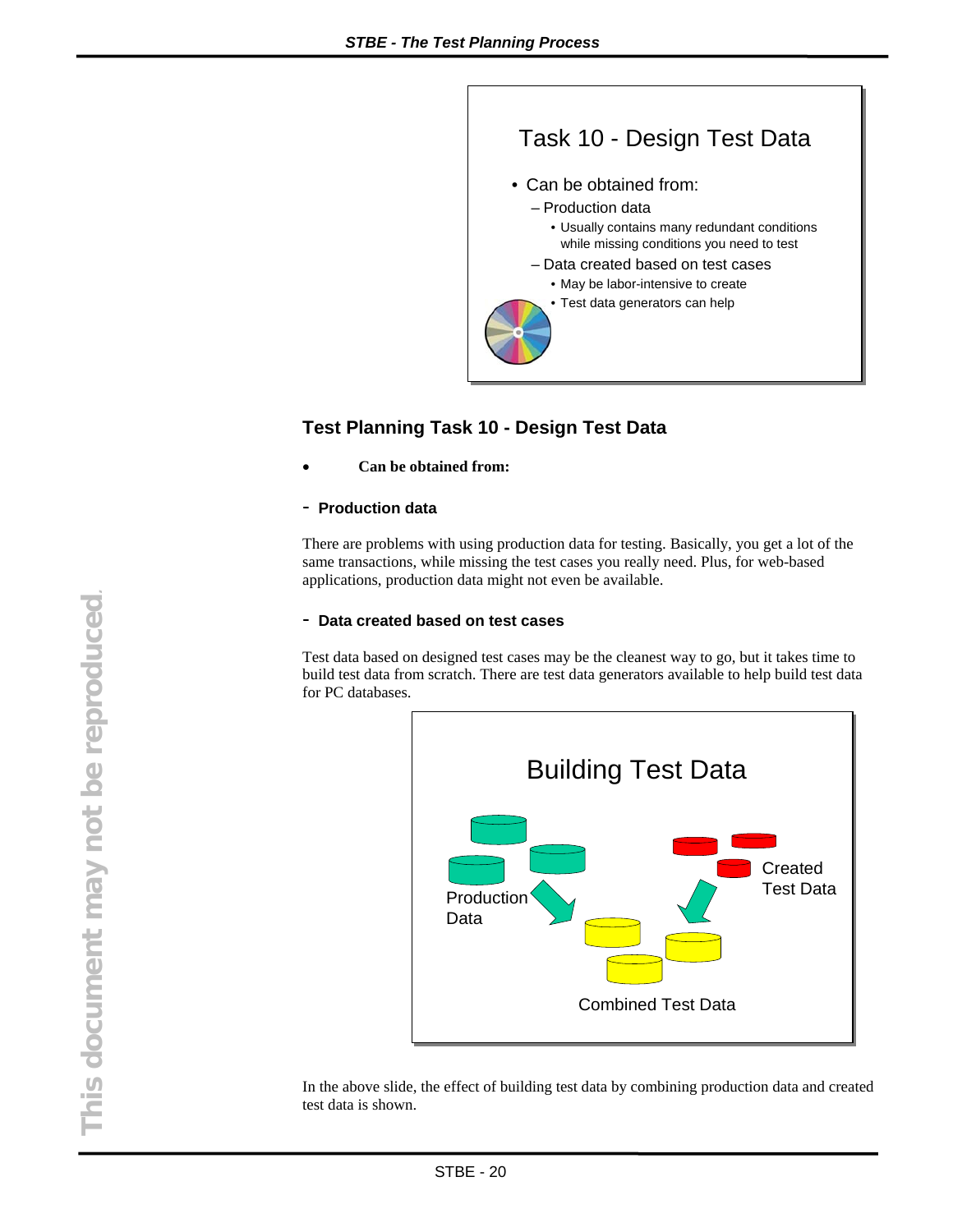## Special Demo Version – Pages have been omitted for demo purposes.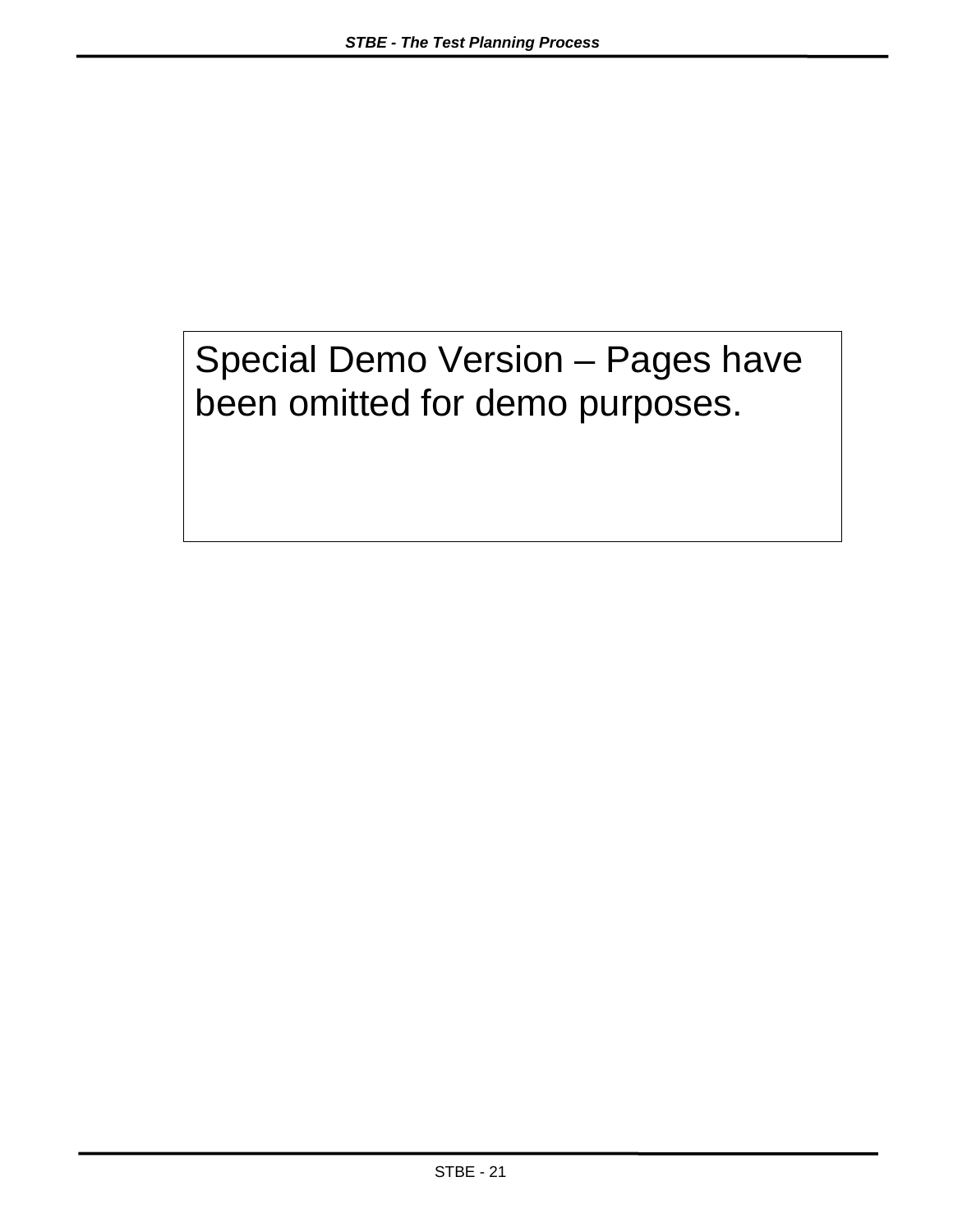# Task 13 - Assemble Information Task 13 - Assemble Information

- Introduction Introduction
- Approach (Strategy) Approach (Strategy)
- Test Objectives Test Objectives
- Description of the system Description of the system or software to be tested or software to be tested
- Test environment Test environment
- Description of the test team Description of the test team
- Milestones/Schedule Milestones/Schedule

## **Test Planning Task 13 – Assemble Information**

There are many different test standards available (IEEE, etc.). The following sections are commonly found in high-level test plans.

The test plan standard should be a part of your testing standards and processes. The test plan can include the following:

#### • **Introduction**

This is a general description of the project.

## • **Approach**

This is the test strategy

## • **Test objectives**

These are high-level objectives relating to system and project objectives.

## • **Description of the System or Software to be Tested**

A brief, general description of the system to be tested.

## • **Environment**

A description of the test environment, including specific hardware, software, data, procedures, etc.

## • **Test Team**

This is a description of the people who will be planning, executing and evaluating acceptance testing.

## • **Milestones and Schedule**

This tells when testing will start and start at the task level. Also, major milestones are shown in this section.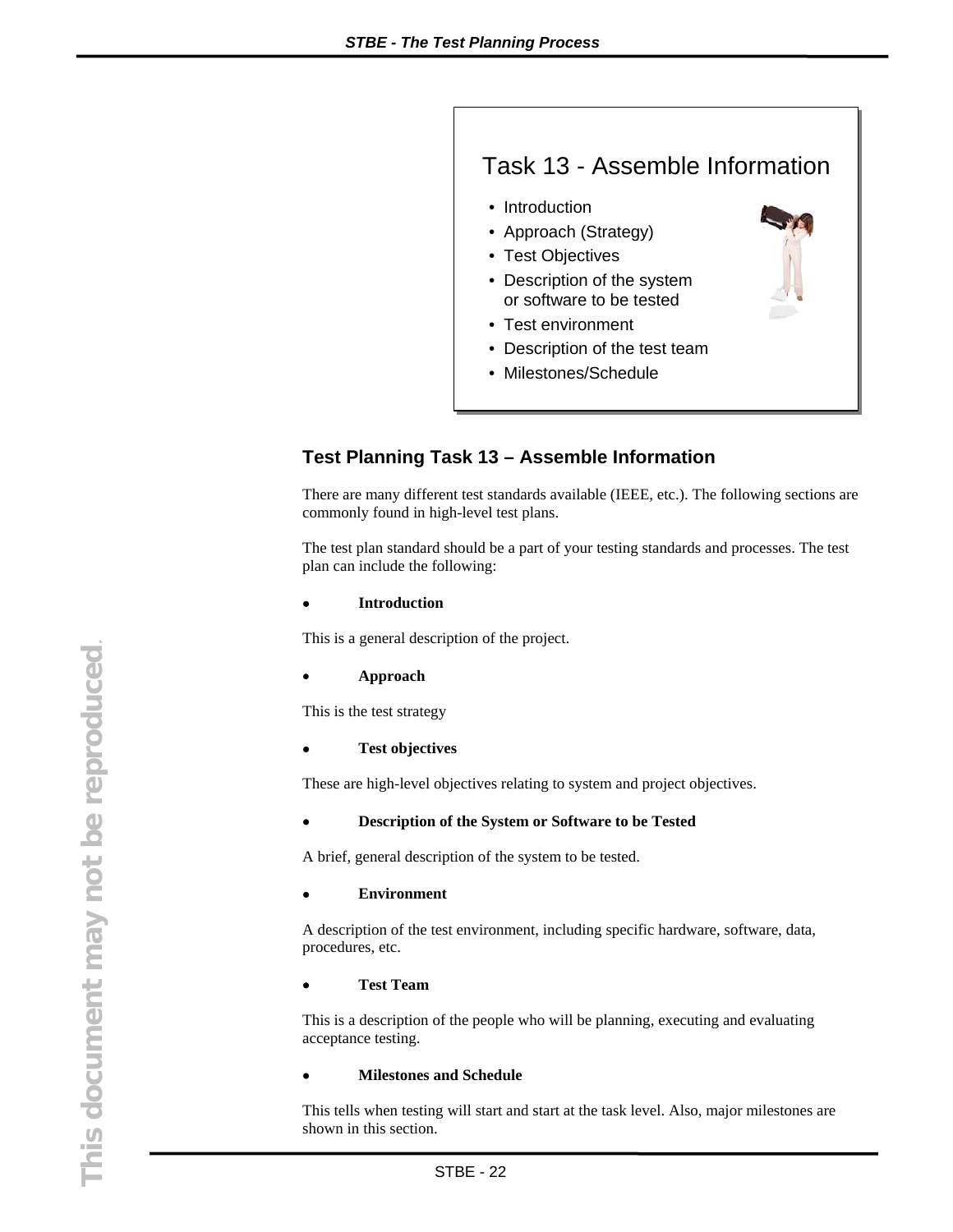

## **Test Planning Task 13 – Assemble Information (Cont'd.)**

## • **Functions and Attributes to be Tested**

This section tells what parts of the system will be tested, both in terms of what the application or system should "do" and what it should "be."

## • **Evaluation criteria**

This includes how test results will be evaluated to determine pass/fail status.

## • **Data Recording**

This describes how the test results will be documented and how defects will be reported.

## • **References**

These are any books or documents that are used as a basis for any aspect of the test. Examples include: test process documentation, testing books, test standards, system requirements, etc.

## • **Tests to be Performed**

These are high-level descriptions of the tests to be performed. Since these can get voluminous, a common approach is to simply reference where the tests are documented.